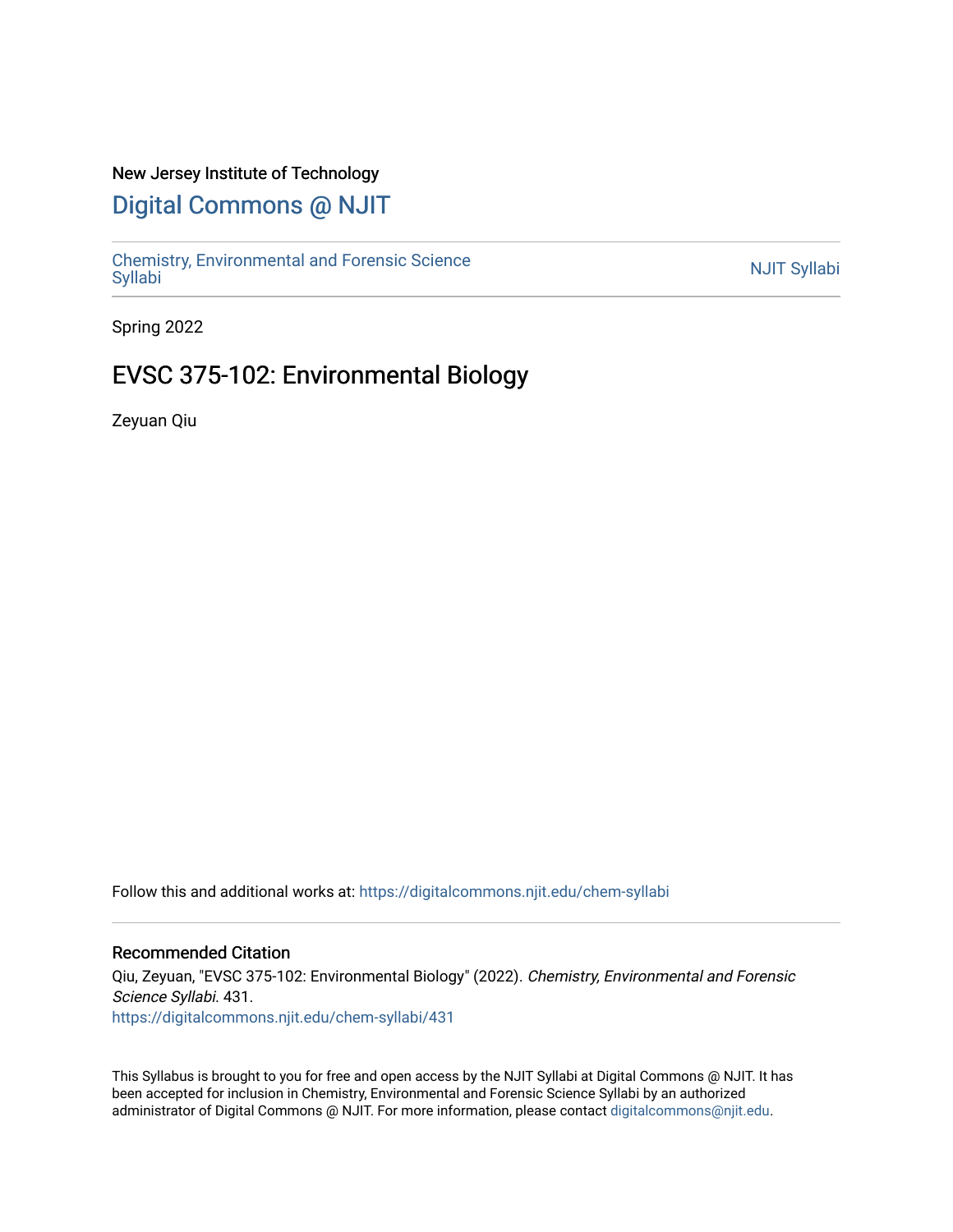

## THE COLLEGE OF SCIENCE AND LIBERAL ARTS

## THE DEPARTMENT OF CHEMISTRY AND ENVIRONMENTAL SCIENCE

# **Environmental Biology:** *Spring 2022 Course Syllabus*

**NJIT [Academic](https://www.njit.edu/policies/sites/policies/files/academic-integrity-code.pdf) Integrity Code**: All Students should be aware that the Department of Chemistry & Environmental Science (CES) takes the University Code on Academic Integrity at NJIT very seriously and enforces it strictly. This means that there must not be any forms of plagiarism, i.e., copying of homework, class projects, or lab assignments, or any form of cheating in quizzes and exams. Under the University Code on Academic Integrity, students are obligated to report any such activities to the Instructor.

### **COURSE INFORMATION**

#### **Course Description**:

This course introduces the essential concepts and principles of biological science and a ecological approach to understand human's impact and dependence on the natural environment. Broad topics include ecosystems, nutrient cycles, pollution, pest management, conservation of natural resources, energy, and human population, food, agriculture and water resources. The course applies the way of thinking of foodwater-energy-ecosystem nexus through problem-based learning to solve real world challenges in sustainable development.

**Number of Credits**: 3

**Prerequisites:** EPS202 or Junior or Senior Standing

**Course-Section and Instructors**

| <b>Course-Section</b> | Instructor                                    |
|-----------------------|-----------------------------------------------|
| EVSC375 - 102         | Zeyuan Qiu; Zeyuan.qiu@njit.edu; 973-596-5357 |

**Office Hours for All Chemistry & Environmental Science Instructors**: Fall 2019 Office Hours and [Emails](http://chemistry.njit.edu/)

**Required Textbook**:

| l Title | Environmental Biology                            |  |
|---------|--------------------------------------------------|--|
|         | Author/Editor   Matthew R. Fisher                |  |
| Edition | 2019 Edition                                     |  |
| Weblink | https://openoregon.pressbooks.pub/envirobiology/ |  |

#### **Reference Book:**

Salam, P.A., Shrestha, S., Pandey, V.P. and Anal, A.K. (2017). Water-Energy-Food Nexus: Principles and Practices. Wiley. Print ISBN: 978-1-119-24313-7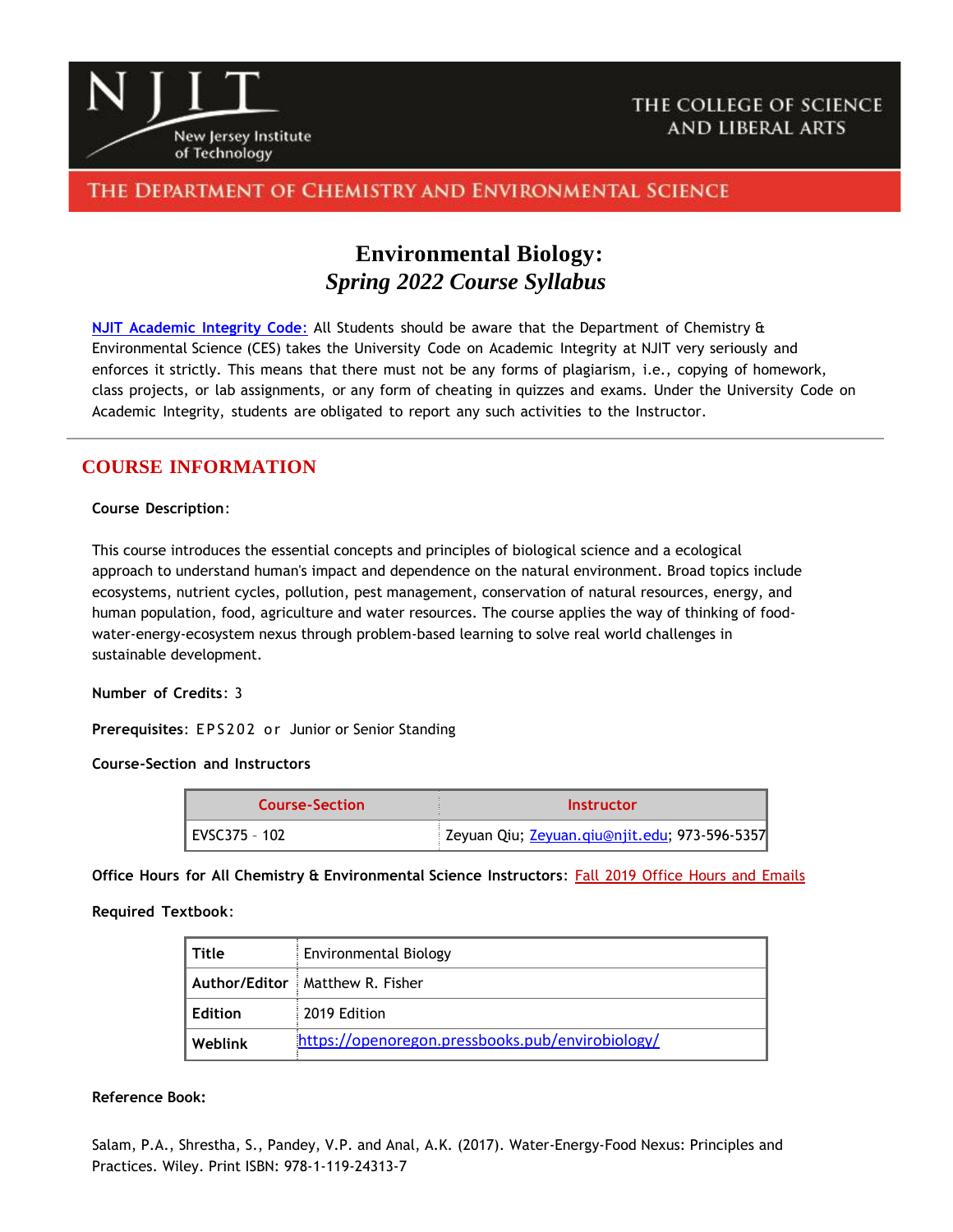**University-wide Withdrawal Date**: The last day to withdraw with a **W** is Monday, April 4, 2022. It will be strictly enforced.

**Learning Outcomes:**

- To enhance students' understanding of the complex and dynamic interrelationships between biological science and the natural and built environments.
- To understand and measure the ecosystem services
- To solve real world sustainability problems by applying the way of thinking of water-energy-food nexus and quantification tools
- To empower students with critical thinking skills in understanding the impacts of humans on natural environments to pursue successful careers in environmental science and engineering.

### **POLICIES**

**All CES students must familiarize themselves with, and adhere to, all** official university-wide student policies. CES takes these policies very seriously and enforces them strictly.

**Grading Policy**: The final grade in this course will be determined as follows:

| <b>Class Activity Participation</b> | 10% |
|-------------------------------------|-----|
| Assignments                         | 20% |
| Midterm Exam                        | 30% |
| Group Project                       | 40% |

Your final letter grade in this course will be based on the following tentative curve:

| A    | 90% above |   | 70-75%    |
|------|-----------|---|-----------|
| $B+$ | 85-90%    | D | 60-70%    |
| B    | 80-85%    |   | Below 60% |
| $C+$ | 75-80%    |   |           |

**Attendance Policy**: Attendance at classes will be recorded and is **mandatory**. Each class is a learning experience that cannot be replicated through simply "getting the notes."

**Class Activity Participation (10%)**: This course is taught using a problem-based learning strategy. The attendance and participation are critical to achieving the learning outcomes. There are significant amounts of activities that are arranged for the students to engage and learn.

**Weekly Assignments (20%)**: There are weekly assignments on the topics being discussed weekly before the midterm. The assignment will be submitted online on time. **The score for late submission will be deducted 5% a day until the maximum deduction of 50%**. **All missing assignments will be given a score of zero. One assignment with the lowest score will be dropped out in calculating your final score to account for various reasons that results in such low scores: sickness, tardiness, and any other excuses.**

**Midterm Exams (30%)**: There will only be one exam: a midterm in the eighth week of the semester. The midterm will cover the materials from the first week to the seventh week of the semester.

**Group Project (40%)**: The class will be divided into different groups and each group is comprised of TWO students. Each group will learn how to critically identify a particular issue in sustainable development, develop a comprehensive understanding of the issue and apply a quantitative method to provide the understanding and/or solutions to the issue. The group project will be evaluated through a sequence of class activities throughout the second half of the semester such as topic selection and problem identification, quantitative modeling exercises and result presentation, project draft report, draft peer-review report, project report and presentation.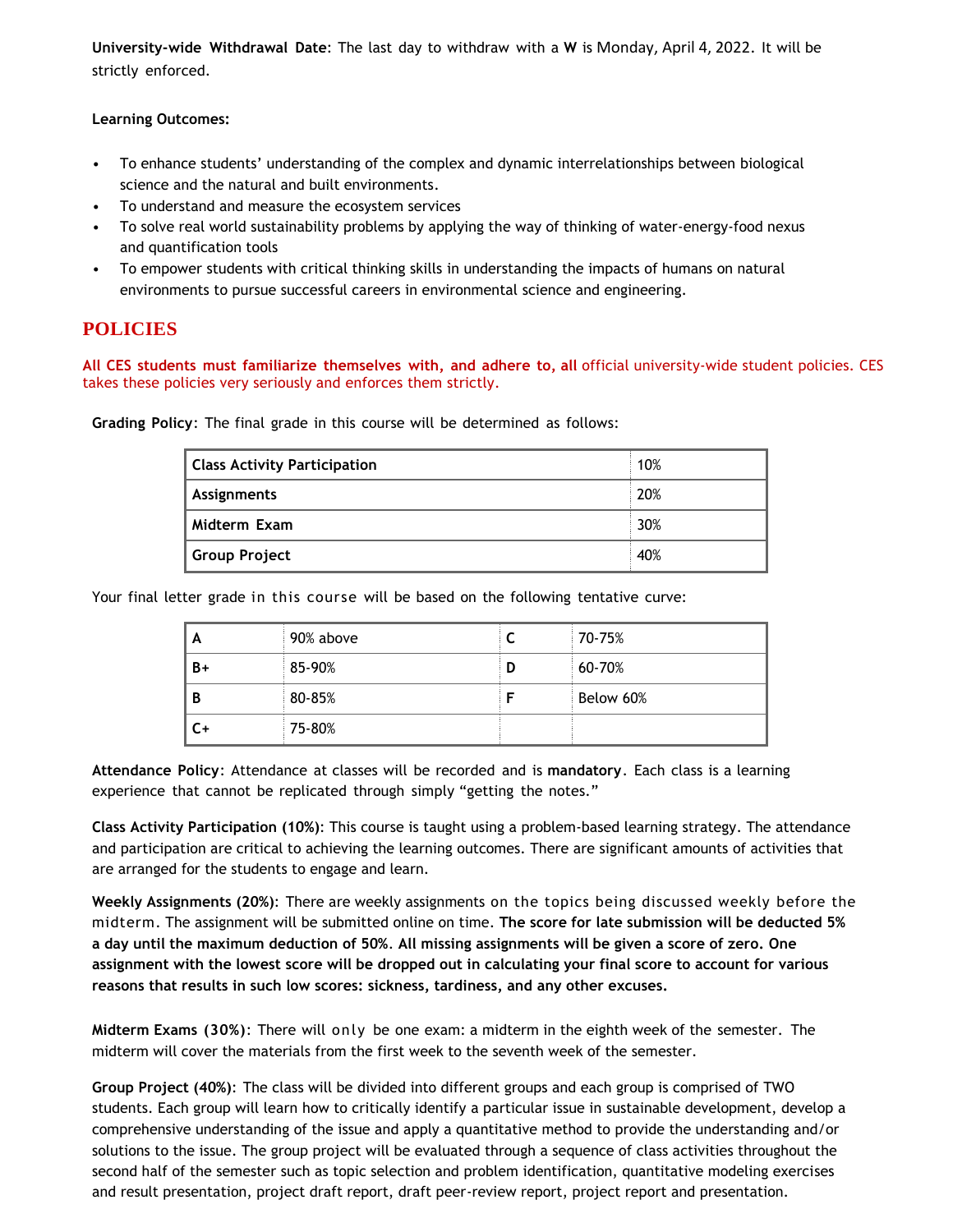**Makeup Exam Policy**: There will normally be **NO MAKE-UP ASSI GNMEN TS, QUIZZES OR EXAMS** during the semester. In the event that a student has a legitimate reason for missing a quiz or exam, the student should contact the Dean of Students office and present written verifiable proof of the reason for missing the exam, e.g., a doctor's note, police report, court notice, etc. clearly stating the date AND time of the mitigating problem. The student must also notify the CES Department Office/Instructor that the exam will be missed so that appropriate steps can be taken to make up the grade.

**Cellular Phones**: All cellular phones and other electronic devices must be switched off during all class times. Such devices must be stowed in bags during exams or quizzes.

#### **ADDITIONAL RESOURCES**

**Course Website**: The detailed reading list, weekly assignments and additional materials are provided in the course website at [http://canvas.njit.edu/,](http://canvas.njit.edu/) which can be accessed using your NJIT UCID.

**Accommodation of Disabilities**: **O**ffice of **A**ccessibility **R**esources and **S**ervices (*formerly known as Disability Support Services*) offers long term and temporary accommodations for undergraduate, graduate and visiting students at NJIT.

If you are in need of accommodations due to a disability please contact Chantonette Lyles, Associate Director at the Office of Accessibility Resources and Services at 973-596-5417 or via email at [lyles@njit.edu.](mailto:lyles@njit.edu) The office is located in Fenster Hall Room 260. A Letter of Accommodation Eligibility from the Office of Accessibility Resources Services office authorizing your accommodations will be required.

For further information regarding self-identification, the submission of medical documentation and additional support services provided please visit the Accessibility Resources and Services (OARS) website at:

[http://www5.njit.edu/studentsuccess/disability-support-services/](http://www.njit.edu/studentsuccess/accessibility/)

**Important Dates** See: Spring 2022 Academic Calendar, Registrar <https://www5.njit.edu/registrar/calendars/>

| Date        | <b>Day</b> | <b>Fvent</b>                                            |  |
|-------------|------------|---------------------------------------------------------|--|
| January 18  | т          | First Day of Classes                                    |  |
| January 22  | S          | Saturday Classes Begin                                  |  |
| January 24  | M          | Last Day to Add/Drop a Class                            |  |
|             |            | Last Day for 100% Refund, Full or Partial<br>Withdrawal |  |
| January 25  | т          | W Grades Posted for Course Withdrawals                  |  |
| January 31  | M          | Last Day for 90% Refund, Full or Partial<br>Withdrawal  |  |
|             |            | No Refund for Partial Withdrawal after this<br>date     |  |
| February 14 | M          | Last Day for 50% Refund, Full Withdrawal                |  |
| March 7     | M          | Last Day for 25% Refund, Full Withdrawal                |  |
| March 14    | M          | Spring Recess Begins                                    |  |
| March 19    | S          | Spring Recess Ends                                      |  |
| April 4     | M          | Last Day to Withdraw                                    |  |
| April 15    | F          | Good Friday - No Class                                  |  |
| May 3       | т          | <b>Friday Classes Meet</b>                              |  |
| May 3       | т          | Last Day of Classes                                     |  |